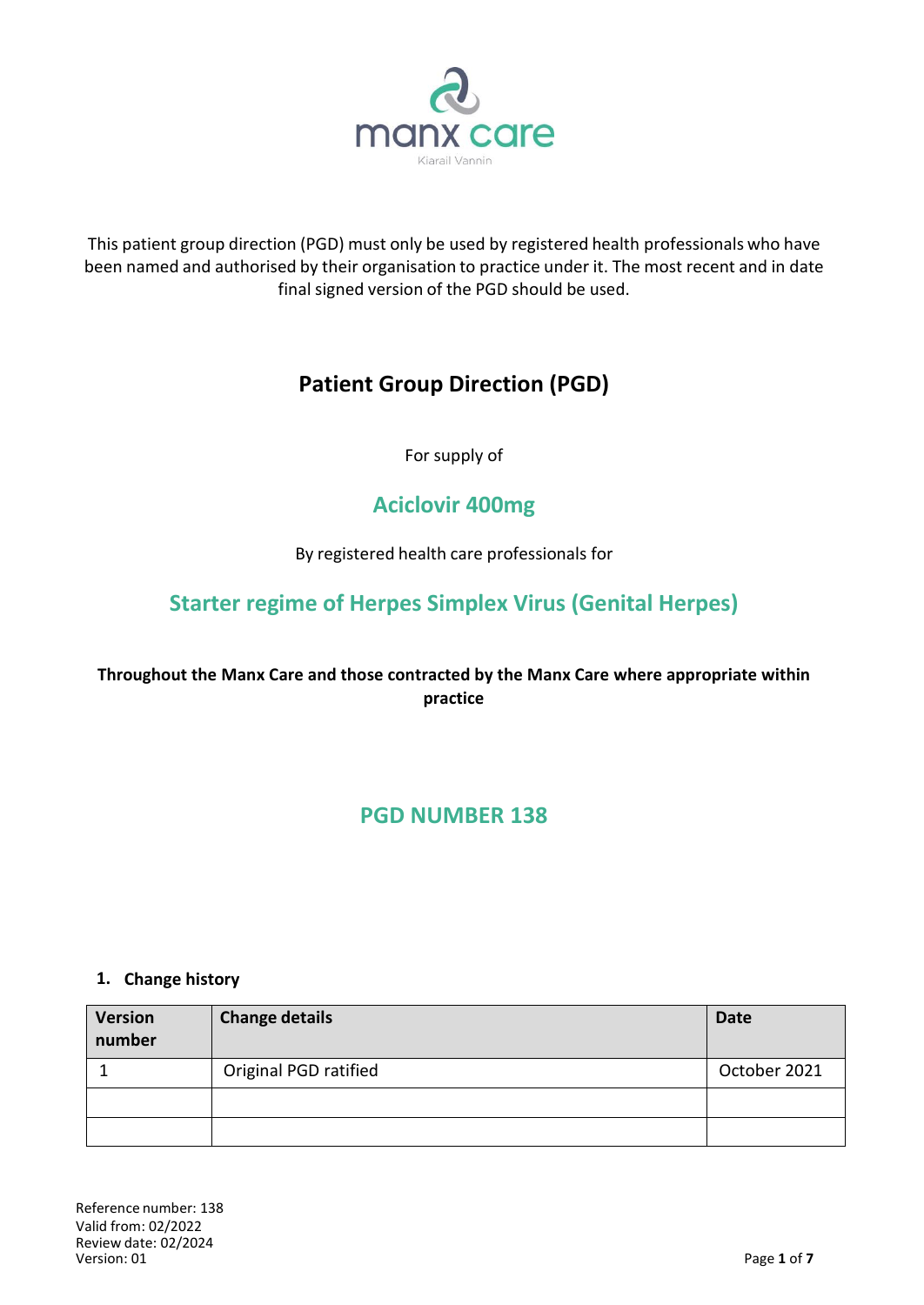#### **2. Medicines practice guideline 2:** *Patient group directions*

Refer to the relevant sections of NICE medicines practice guideline 2: *Patient group directions* as stated in the blank template notes. For further information about PGD signatories, see the NHS and Manx Care PGD [website](http://www.medicinesresources.nhs.uk/en/Communities/NHS/PGDs/FAQs/Questions-about-signatories-of-PGDs2) FAQs

#### **3. PGD development**

Refer to the NICE PGD [competency](http://www.nice.org.uk/guidance/mpg2/resources/mpg2-patient-group-directions3) framework for people developing PGDs

| Job Title & organisation           | <b>Name</b> | <b>Signature</b> | <b>Date</b> |
|------------------------------------|-------------|------------------|-------------|
| Author of the PGD                  |             |                  |             |
| Member of the PGD<br>working group |             |                  |             |

#### **4. PGD authorisation**

Refer to the NICE PGD [competency](http://www.nice.org.uk/guidance/mpg2/resources/mpg2-patient-group-directions5) framework for people authorising PGDs

| <b>Job Title</b>                                   | <b>Name</b> | Signature | <b>Date</b> |
|----------------------------------------------------|-------------|-----------|-------------|
| <b>Medical Director</b>                            |             |           |             |
| Chief Pharmacist/<br><b>Pharmaceutical Adviser</b> |             |           |             |
| Senior Paramedic                                   |             |           |             |
| Director of Nursing                                |             |           |             |
| <b>GP Adviser</b>                                  |             |           |             |
| Senior Microbiologist<br>(if PGD contains          |             |           |             |
| antimicrobials)                                    |             |           |             |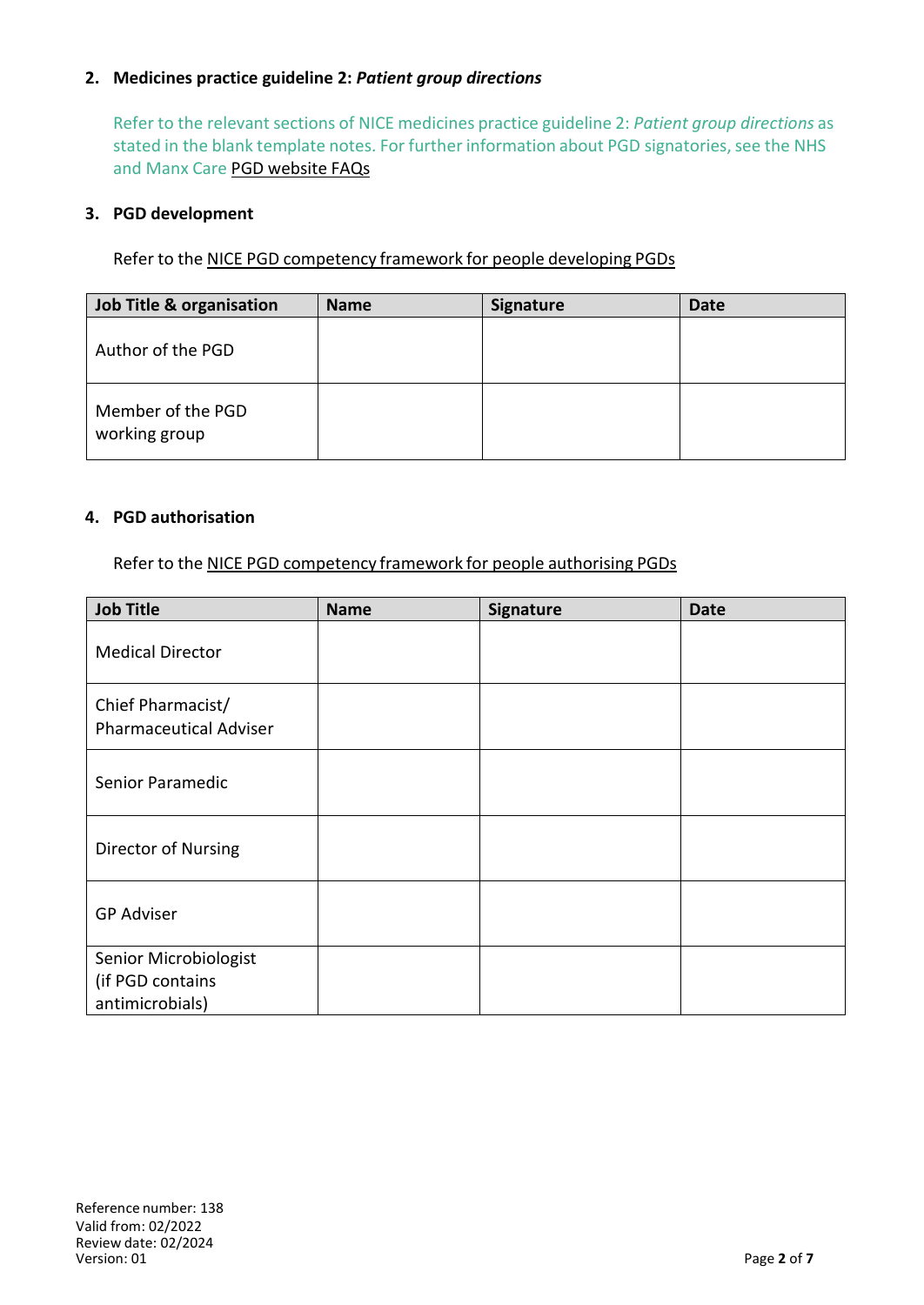#### **5. PGD adoption by the provider**

Refer to the NICE PGD [competency](http://www.nice.org.uk/guidance/mpg2/resources/mpg2-patient-group-directions5) framework for people authorising PGDs

| Job title and<br>organisation | <b>Signature</b> | <b>Date</b> | Applicable or not<br>applicable to area |
|-------------------------------|------------------|-------------|-----------------------------------------|
|                               |                  |             |                                         |

#### **6. Training and competency of registered healthcare professionals, employed or contracted by the Manx Care, GP practice or Hospice**

Refer to the NICE PGD competency framework for health professionals using PGDs

|                                                        | Requirements of registered Healthcare professionals working                                                                                                                                         |  |  |
|--------------------------------------------------------|-----------------------------------------------------------------------------------------------------------------------------------------------------------------------------------------------------|--|--|
|                                                        | under the PGD                                                                                                                                                                                       |  |  |
| <b>Qualifications and</b><br>professional registration | Registered healthcare professionals, working within or<br>$\bullet$<br>contracted by the Manx Care, GP practice or Hospice who are<br>permitted staff groups outlined within the current PGD policy |  |  |
|                                                        | Pharmacist must be currently registered with GPhC<br>$\bullet$                                                                                                                                      |  |  |
|                                                        | Pharmacists must be practising in Manx Care authorised<br>$\bullet$                                                                                                                                 |  |  |
|                                                        | premises i.e. contracted pharmacy premises                                                                                                                                                          |  |  |
|                                                        | Hold a recognised qualification in sexual health skills at degree                                                                                                                                   |  |  |
|                                                        | or diploma level or equivalent post-registration                                                                                                                                                    |  |  |
|                                                        | qualification/training/competency in STI's. (An introduction to<br>Sexual Health is not sufficient)                                                                                                 |  |  |
|                                                        | Has been assessed as competent to provide care and treatment                                                                                                                                        |  |  |
|                                                        | of genital infections.                                                                                                                                                                              |  |  |
|                                                        | Competent in the use of the Fraser guidelines<br>٠                                                                                                                                                  |  |  |
|                                                        | Has undergone regular training and updating in safeguarding<br>$\bullet$                                                                                                                            |  |  |
|                                                        | children and adults                                                                                                                                                                                 |  |  |
| <b>Initial training</b>                                | Knowledge of current guidelines and the administration of the<br>$\bullet$                                                                                                                          |  |  |
|                                                        | drug specified in this PGD/BNF and of the inclusion and                                                                                                                                             |  |  |
|                                                        | exclusion criteria                                                                                                                                                                                  |  |  |
|                                                        | Training which enables the practitioner to make a clinical                                                                                                                                          |  |  |
|                                                        | assessment to establish the need for the medication covered by<br>this PGD                                                                                                                          |  |  |
|                                                        | Local training in the use of PGDs<br>$\bullet$                                                                                                                                                      |  |  |
| Competency                                             | Staff will be assessed on their knowledge of drugs and clinical                                                                                                                                     |  |  |
| assessment                                             | assessment as part the competency framework for registered health                                                                                                                                   |  |  |
|                                                        | professionals using PGDs                                                                                                                                                                            |  |  |
| <b>Ongoing training and</b>                            | The registered health care professionals should make sure they are                                                                                                                                  |  |  |
| competency                                             | aware of any changes to the recommendations for this medication;                                                                                                                                    |  |  |
|                                                        | it is the responsibility of the registered health care professionals to                                                                                                                             |  |  |
|                                                        | keep up to date with continuing professional development. PGD                                                                                                                                       |  |  |
|                                                        | updates will be held every two years                                                                                                                                                                |  |  |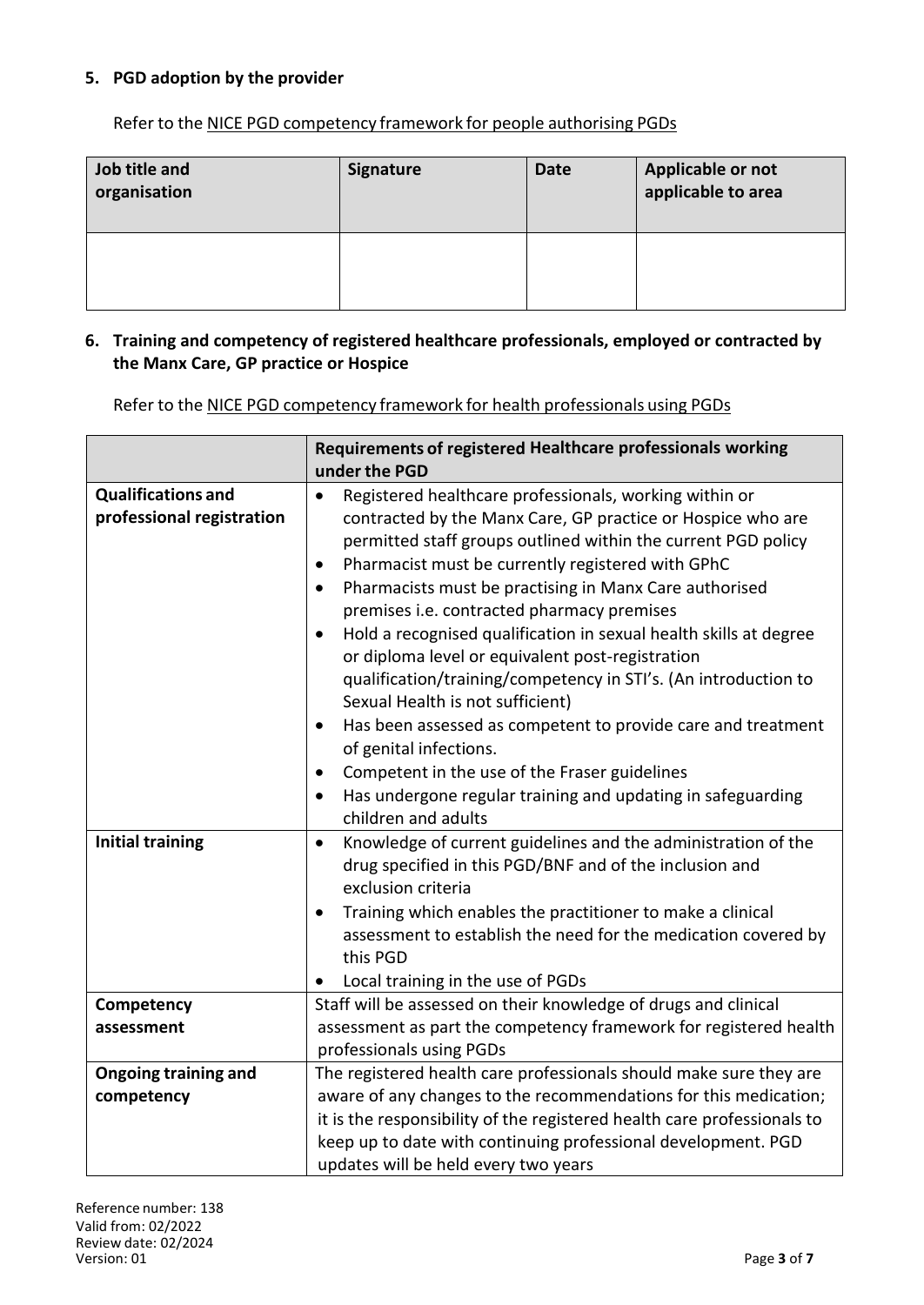### **7. Clinical Conditions**

| <b>Clinical condition or</b>     | Starter regime of Herpes Simplex Virus (Shingles)                                                 |  |  |
|----------------------------------|---------------------------------------------------------------------------------------------------|--|--|
| situation to which this          |                                                                                                   |  |  |
| <b>PGD applies</b>               |                                                                                                   |  |  |
| <b>Inclusion criteria</b>        | Individuals 13 years and over assessed as competent using the<br>$\bullet$                        |  |  |
|                                  | Fraser guidelines and presenting within 72 hours of                                               |  |  |
|                                  | developing symptoms and a rash indicative of Herpes Zoster                                        |  |  |
|                                  | (Shingles)                                                                                        |  |  |
|                                  | An individual diagnosed with HSV by history and visual                                            |  |  |
|                                  | recognition of painful genital blisters and/or ulcers                                             |  |  |
|                                  | An individual with a positive PCR or culture test for the presence                                |  |  |
|                                  | of HSV                                                                                            |  |  |
| <b>Exclusion criteria</b>        | Individuals 13 to 16 years of age and not assessed as competent<br>$\bullet$                      |  |  |
|                                  | using Fraser Guidelines                                                                           |  |  |
|                                  | Individuals <13 years of age, follow local safeguarding policy<br>$\bullet$                       |  |  |
|                                  | Symptoms and rash of more than 72 hours duration<br>٠                                             |  |  |
|                                  | Involvement of the face/eyes - any suggestion of<br>$\bullet$                                     |  |  |
|                                  | ophthalmic zoster should have immediate referral to a                                             |  |  |
|                                  | doctor                                                                                            |  |  |
|                                  | Pregnancy/Breast feeding<br>$\bullet$                                                             |  |  |
|                                  | Renal impairment<br>$\bullet$                                                                     |  |  |
|                                  | Patient is immunosuppressed<br>٠                                                                  |  |  |
|                                  | Any known hypersensitivity to any component of the                                                |  |  |
|                                  | medicine                                                                                          |  |  |
|                                  |                                                                                                   |  |  |
|                                  | Patient refuses treatment under this Patient Group Direction<br>$\bullet$                         |  |  |
|                                  | An individual who is hypersensitive to Aciclovir, any related<br>٠                                |  |  |
|                                  | antiviral medicines (e.g. Famiciclovir, Valaciclovir) or any other<br>constituent of the medicine |  |  |
|                                  |                                                                                                   |  |  |
|                                  | Possibility of Aciclovir resistant infection or failure to respond to                             |  |  |
|                                  | treatment                                                                                         |  |  |
|                                  | An individual who is systemically unwell or has a generalized<br>rash                             |  |  |
|                                  | An individual with severe localised secondary infection                                           |  |  |
|                                  | An individual who has had 6 episodes of genital herpes within<br>٠                                |  |  |
|                                  | the last 12 months                                                                                |  |  |
| <b>Cautions (including any</b>   | Elderly (risk of neurological reactions)<br>$\bullet$                                             |  |  |
| relevant action to be            |                                                                                                   |  |  |
| taken)                           | Discuss with appropriate experienced clinician:                                                   |  |  |
|                                  | For individuals <13 years of age, follow local safeguarding                                       |  |  |
|                                  | policy                                                                                            |  |  |
|                                  | Suppressive antiviral therapy with antivirals reduces the rate of                                 |  |  |
|                                  | acquisition of symptomatic genital herpes in sero-discordant                                      |  |  |
|                                  | couples                                                                                           |  |  |
| <b>Arrangements for referral</b> | Patient should be referred to a more experienced clinical                                         |  |  |
| for medical advice               | practitioner for further assessment                                                               |  |  |
| Action to be taken if            | Patient should be referred to a more experienced clinical                                         |  |  |
| patient excluded                 | practitioner for further assessment                                                               |  |  |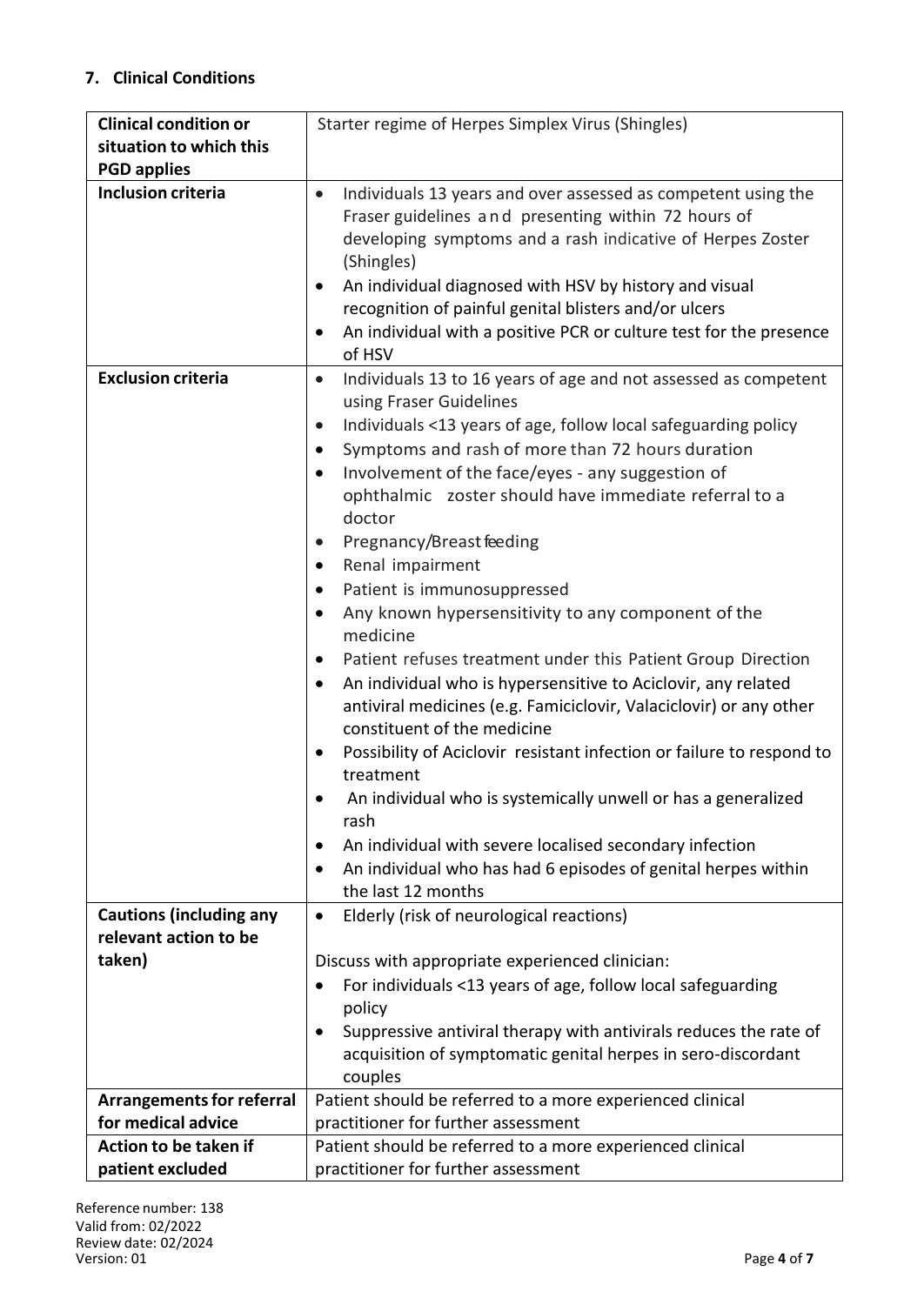| Action to be taken if<br>patient declines<br>treatment | A verbal explanation should be given to the patient on: the need<br>for the medication and any possible effects or potential risks<br>which may occur as a result of refusing treatment |
|--------------------------------------------------------|-----------------------------------------------------------------------------------------------------------------------------------------------------------------------------------------|
|                                                        | This information must be documented in the patients' health<br>records                                                                                                                  |
|                                                        | Any patient who declines care must have demonstrated capacity<br>to do so                                                                                                               |
|                                                        | Where appropriate care should be escalated                                                                                                                                              |

## **8. Details of the medicine**

| Name, form and strength        | Aciclovir 400mg                                                      |  |  |
|--------------------------------|----------------------------------------------------------------------|--|--|
| of medicine                    |                                                                      |  |  |
| Legal category                 | Prescription Only Medicine (POM)                                     |  |  |
| Indicate any off-label use     | Off-label dosing compliant with National guidance                    |  |  |
| (if relevant)                  |                                                                      |  |  |
| Route/method of                | Oral                                                                 |  |  |
| administration                 |                                                                      |  |  |
| Dose and frequency             | 400mg three times a day                                              |  |  |
| <b>Quantity to be supplied</b> | 1 original pack                                                      |  |  |
| <b>Maximum or minimum</b>      | Maximum treatment period 5 days                                      |  |  |
| treatment period               |                                                                      |  |  |
| <b>Storage</b>                 | Room temperature                                                     |  |  |
| <b>Adverse effects</b>         | headache<br>$\bullet$                                                |  |  |
|                                | feeling dizzy                                                        |  |  |
|                                | feeling or being sick<br>$\bullet$                                   |  |  |
|                                | diarrhoea<br>٠                                                       |  |  |
|                                | stomach pains                                                        |  |  |
|                                | rash<br>$\bullet$                                                    |  |  |
|                                | skin reaction after exposure to light (photosensitivity)             |  |  |
|                                | itching<br>٠                                                         |  |  |
|                                | feeling tired                                                        |  |  |
|                                | unexplained fever (high temperature) and feeling faint,<br>$\bullet$ |  |  |
|                                | especially when standing up                                          |  |  |
| <b>Records to be kept</b>      | The administration of any medication given under a PGD must be       |  |  |
|                                | recorded within the patient's medical records                        |  |  |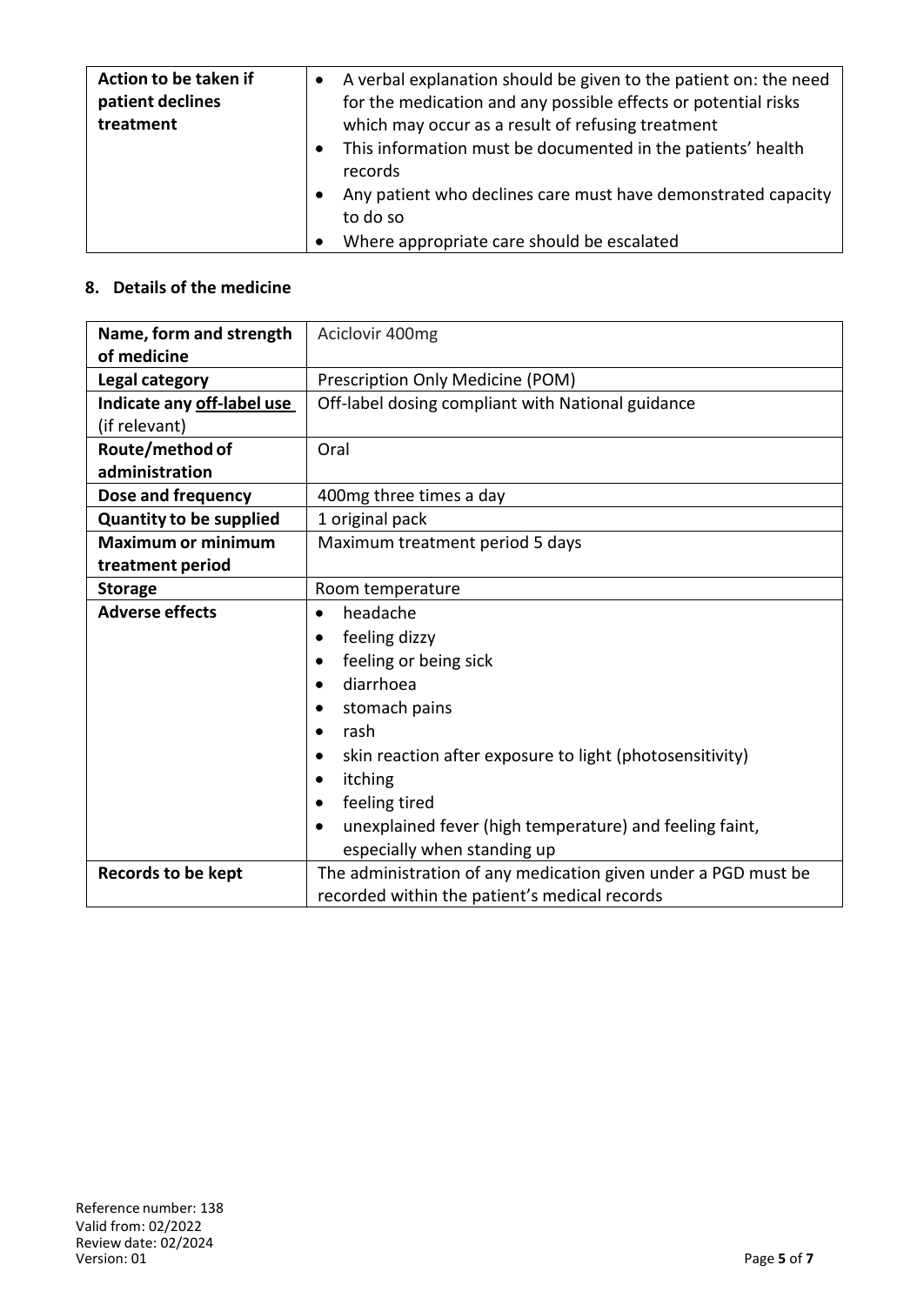#### **9. Patient information**

| Verbal/Written             | $\bullet$ | Verbal information must be given to patients and or carers for all |
|----------------------------|-----------|--------------------------------------------------------------------|
| information to be given to |           | medication being administered under a PGD                          |
| patient or carer           | $\bullet$ | Where medication is being supplied under a PGD, written            |
|                            |           | patient information leaflet must also be supplied                  |
|                            |           | A patient information leaflet is available on request              |
|                            | $\bullet$ | Provide verbal and written information on Herpes Simplex Virus     |
|                            | $\bullet$ | 400 mg tablets to be taken regularly throughout the day            |
|                            |           | Individuals who experience difficulty in swallowing the tablets    |
|                            |           | may disperse them in a minimum of 50ml water which should be       |
|                            |           | stirred before drinking                                            |
|                            |           | Abstinence from sexual contact is recommended during lesion        |
|                            |           | recurrences or prodromes                                           |
|                            |           | Transmission may occur as a result of asymptomatic viral           |
|                            |           | shedding                                                           |
|                            |           | Male condoms, when used consistently and correctly, may            |
|                            |           | reduce the risk of genital herpes transmission, although their use |
|                            |           | cannot completely prevent this                                     |
|                            | ٠         | Disclosure is advised in all sexual relationships                  |
|                            | $\bullet$ | Discussions around disclosure and transmission should be           |
|                            |           | documented                                                         |
| Follow-up advice to be     | $\bullet$ | If symptoms do not improve or worsen or you become unwell,         |
| given to patient or carer  |           | seek medical advice immediately                                    |
|                            | $\bullet$ | To be reviewed in clinic on completion of this course of           |
|                            |           | treatment (Usually after 5 days)                                   |
|                            |           | Provide verbal and written information on Aciclovir and            |
|                            |           | appropriate advice regarding onward transmission and how to        |
|                            |           | avoid                                                              |

#### **10. Appendix A**

#### **References**

- 1. British National Formulary (BNF) available online: https://bnf.nice.org.uk
- 2. Nursing and Midwifery (2018) "The code" available online: https://www.nmc.org.uk
- 3. Current Health Care Professions Council standards of practice
- 4. General Pharmaceutical Council standards
- 5. The General Optical Council
- 6. Electronic medicines compendium available online: https://www.medicines.org.uk
- 7. NHS guidance from NHS choices: https://www.nhs.uk/conditions/shingles/#antiviralmedication